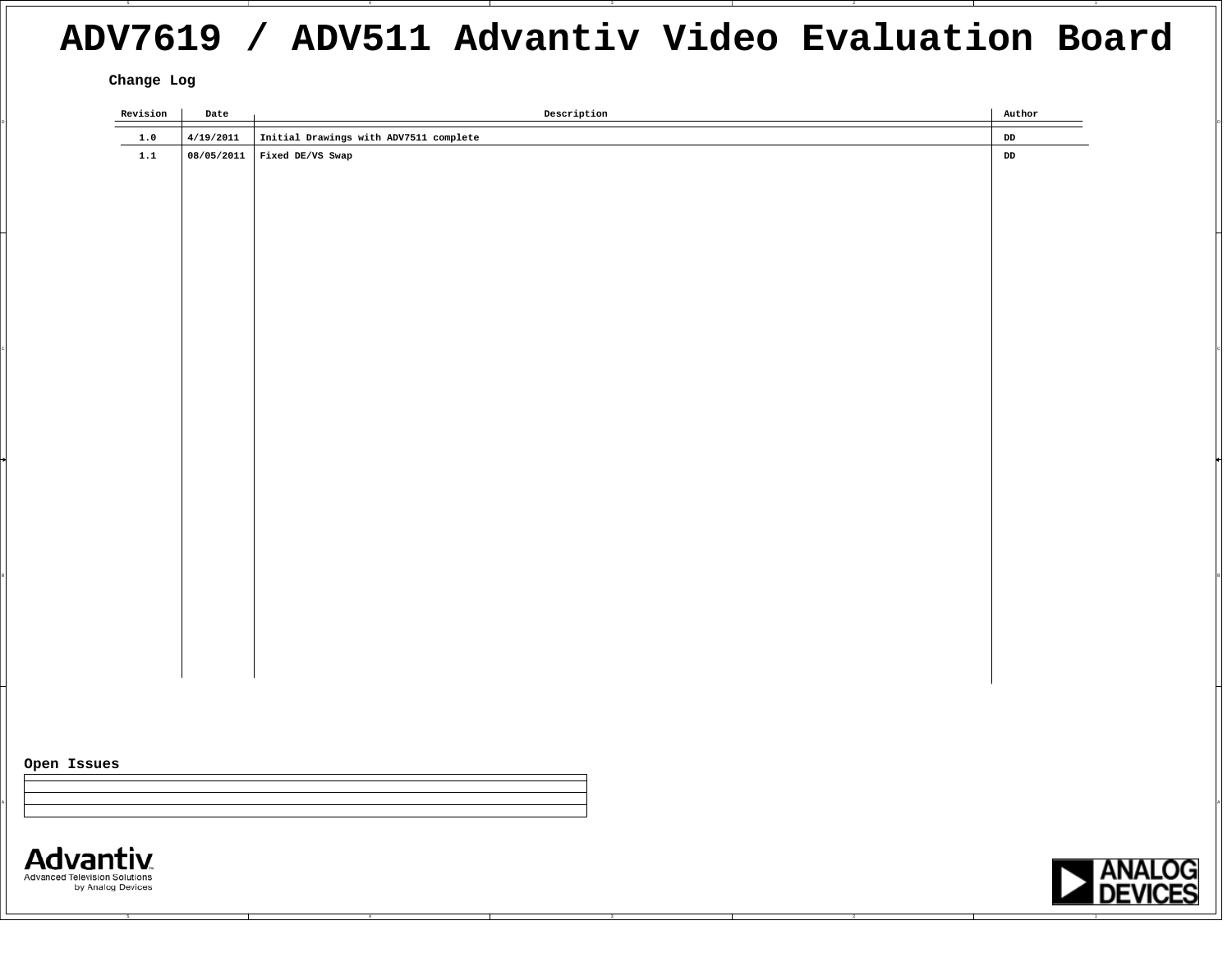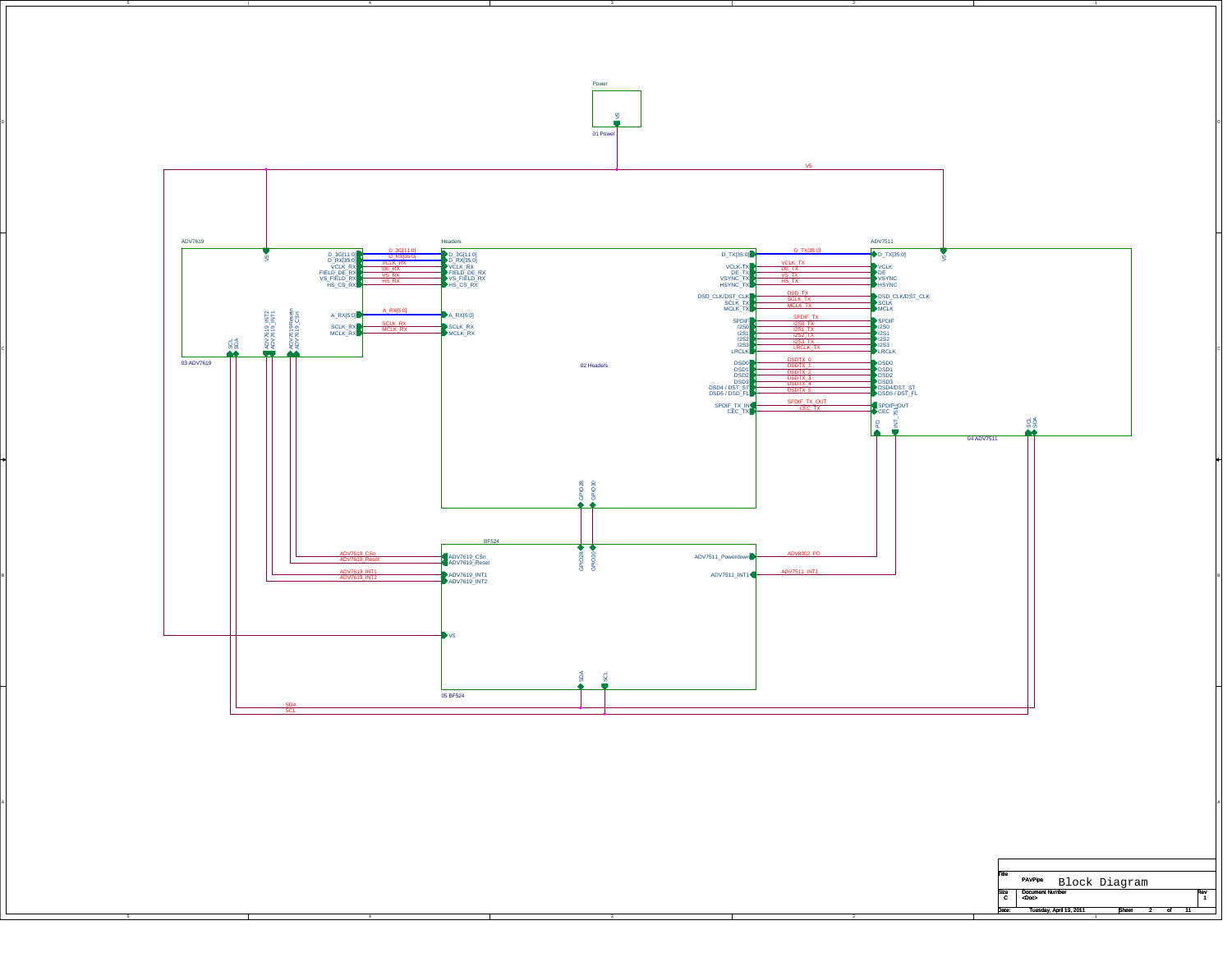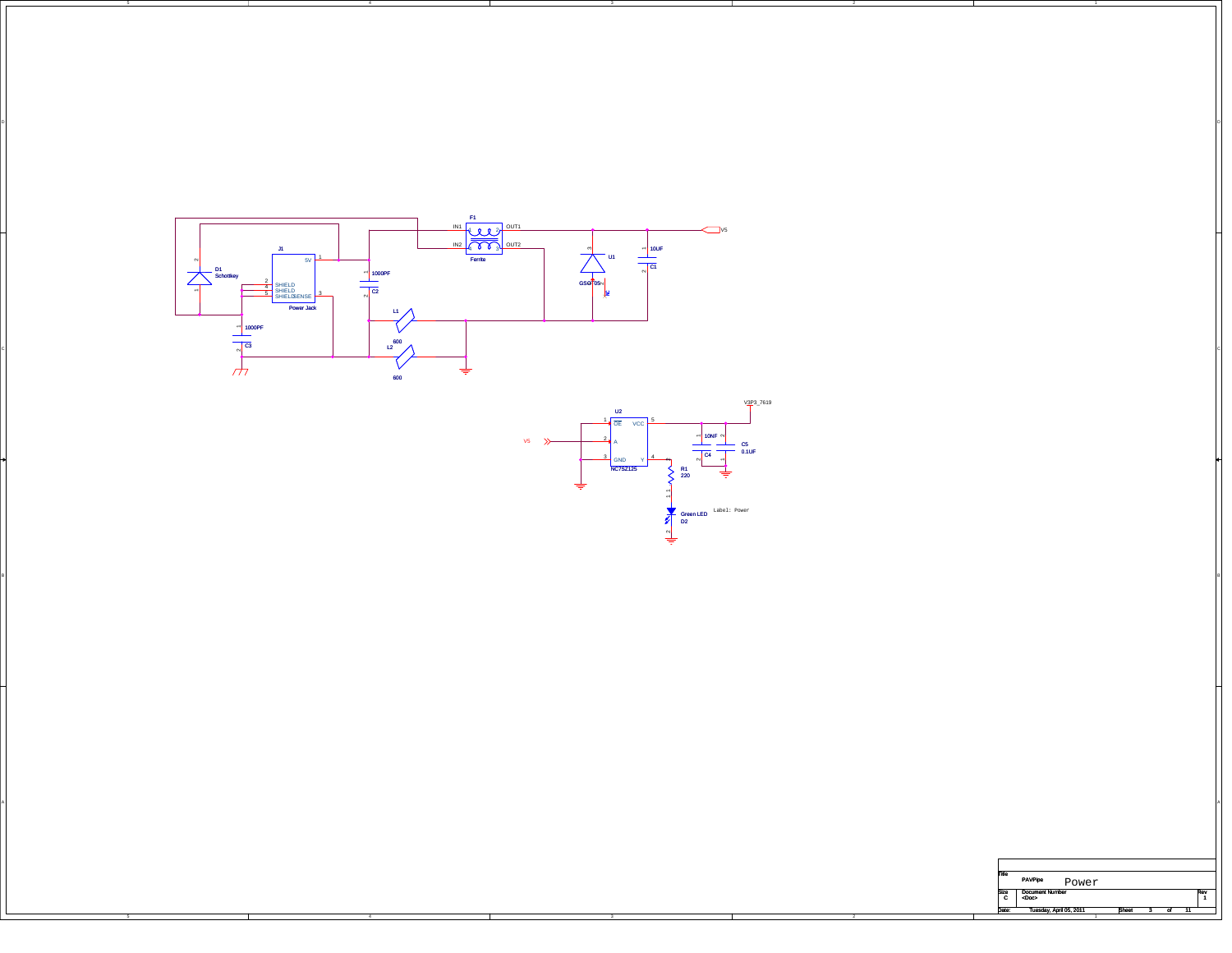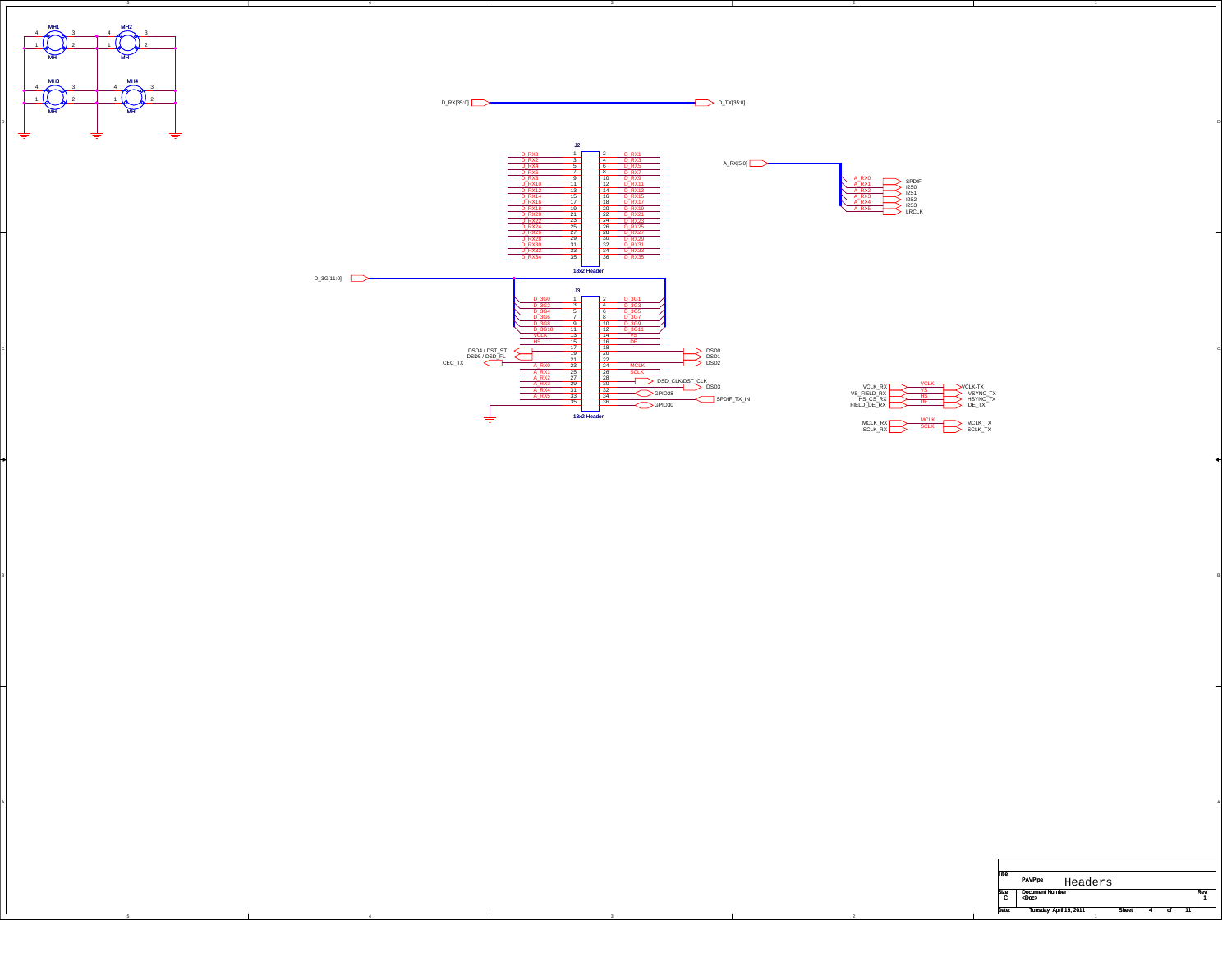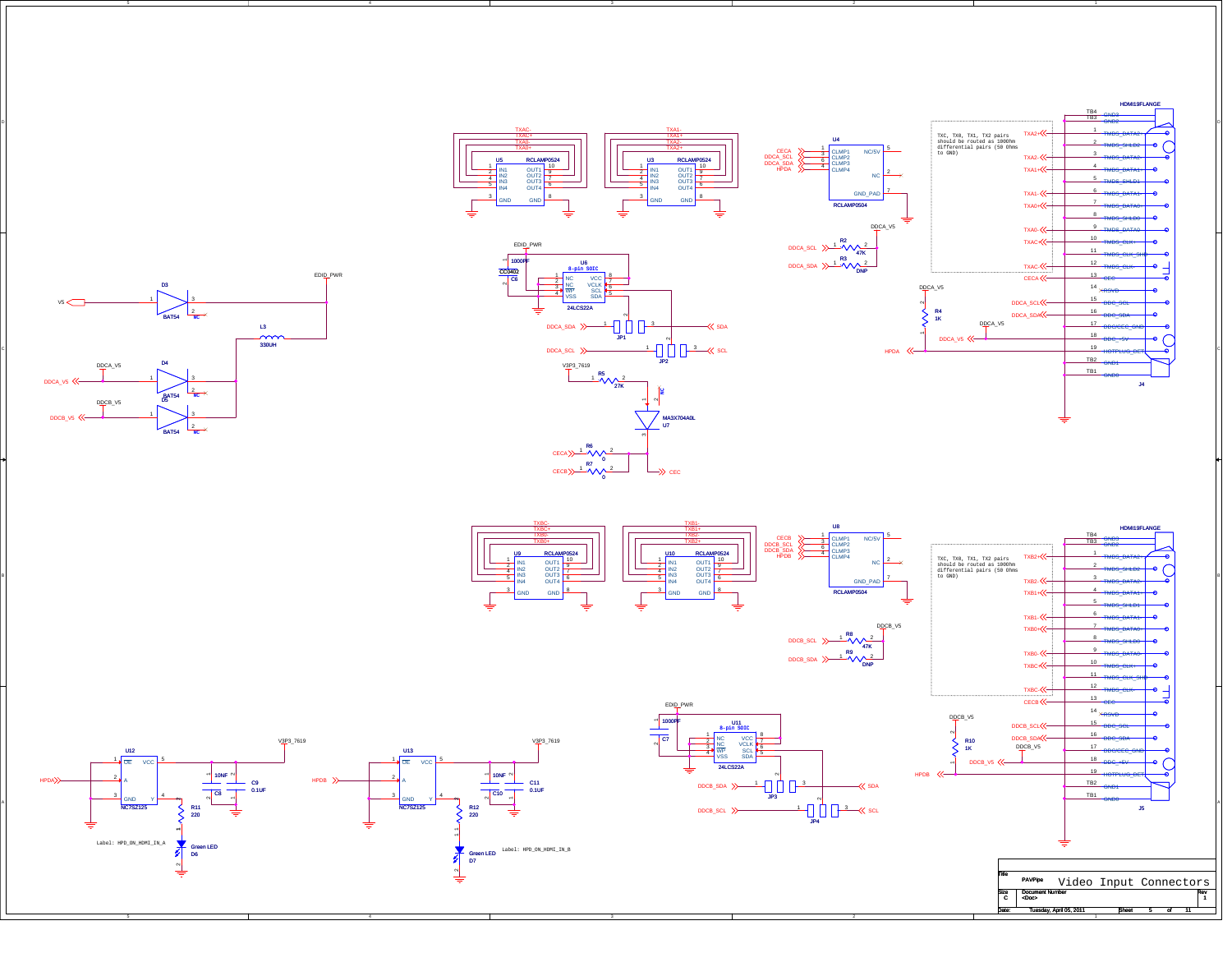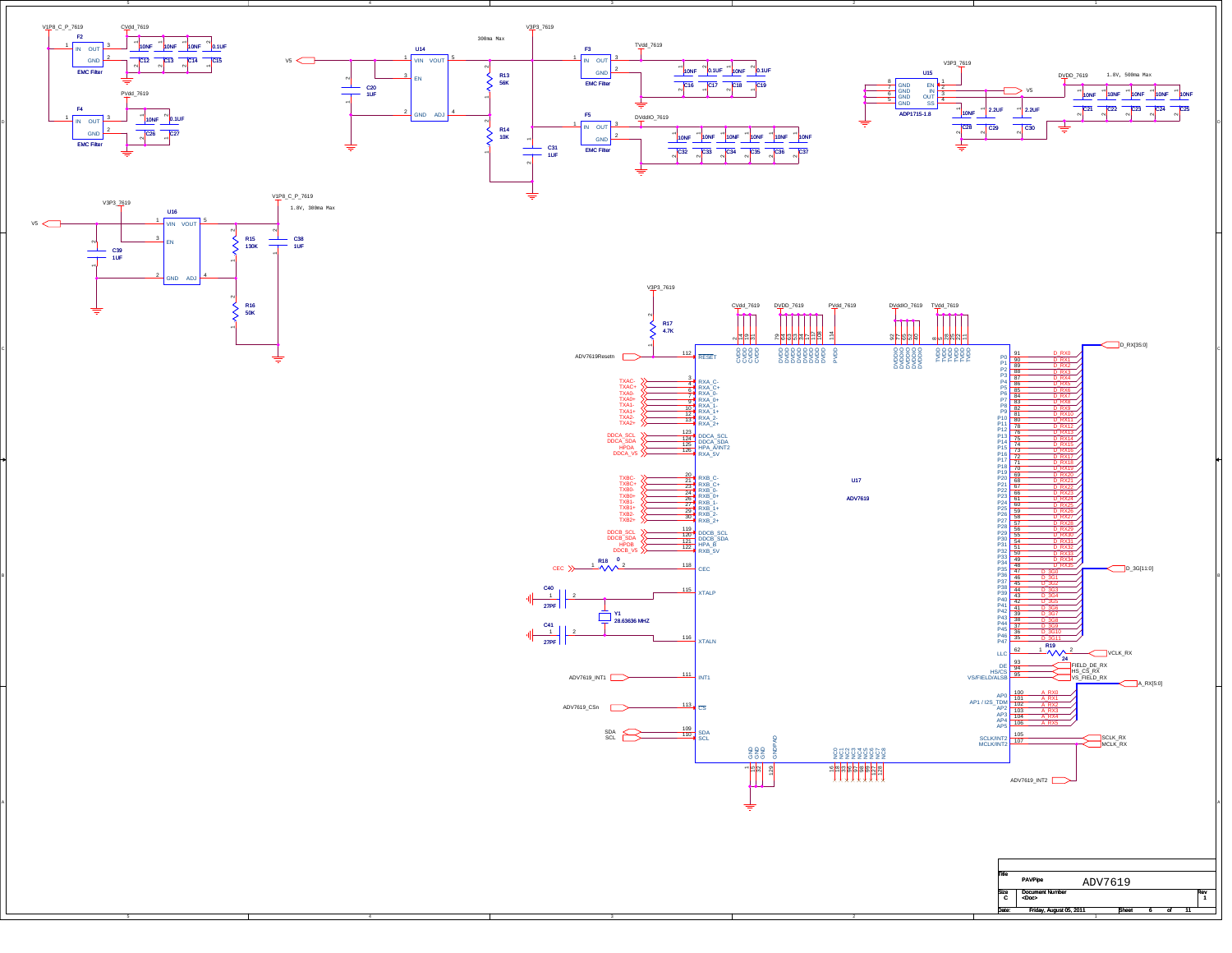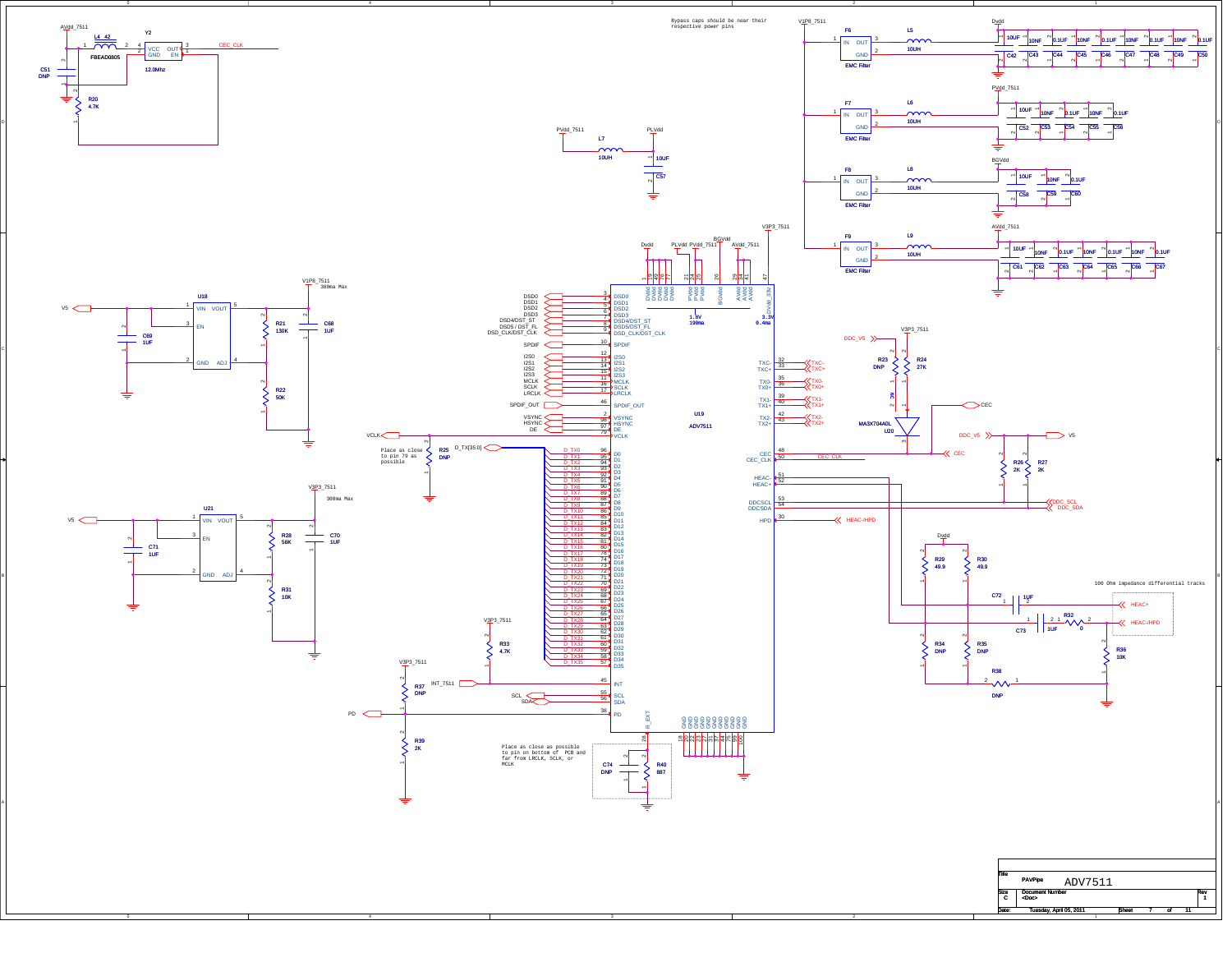





 $B$ 

A

| Title     | <b>PAVPipe</b> Video Output Connectors |              |  |     |
|-----------|----------------------------------------|--------------|--|-----|
| Size<br>C | <b>Document Number</b><br><doc></doc>  |              |  | Rev |
| Date:     | Tuesday, April 05, 2011                | <b>Sheet</b> |  |     |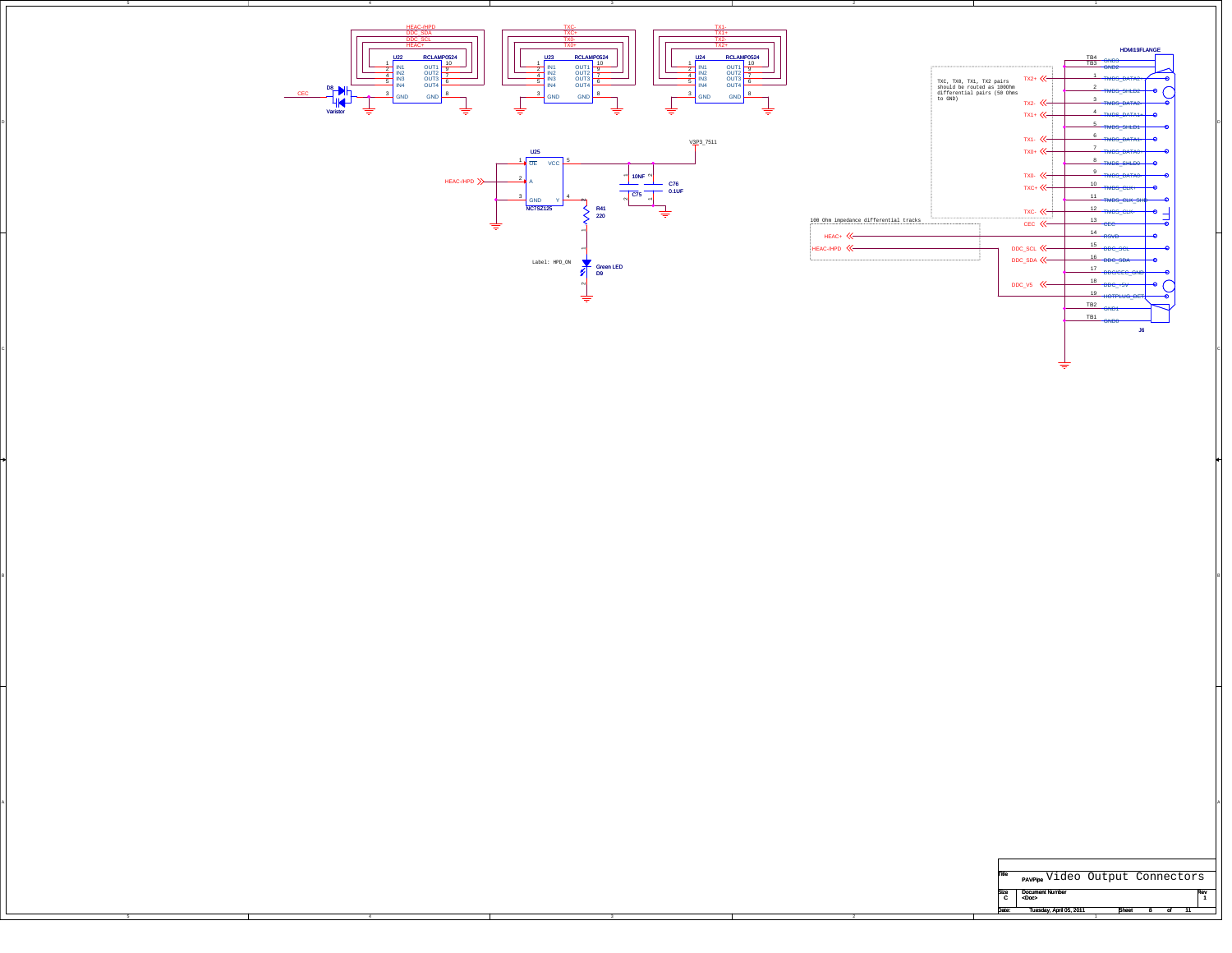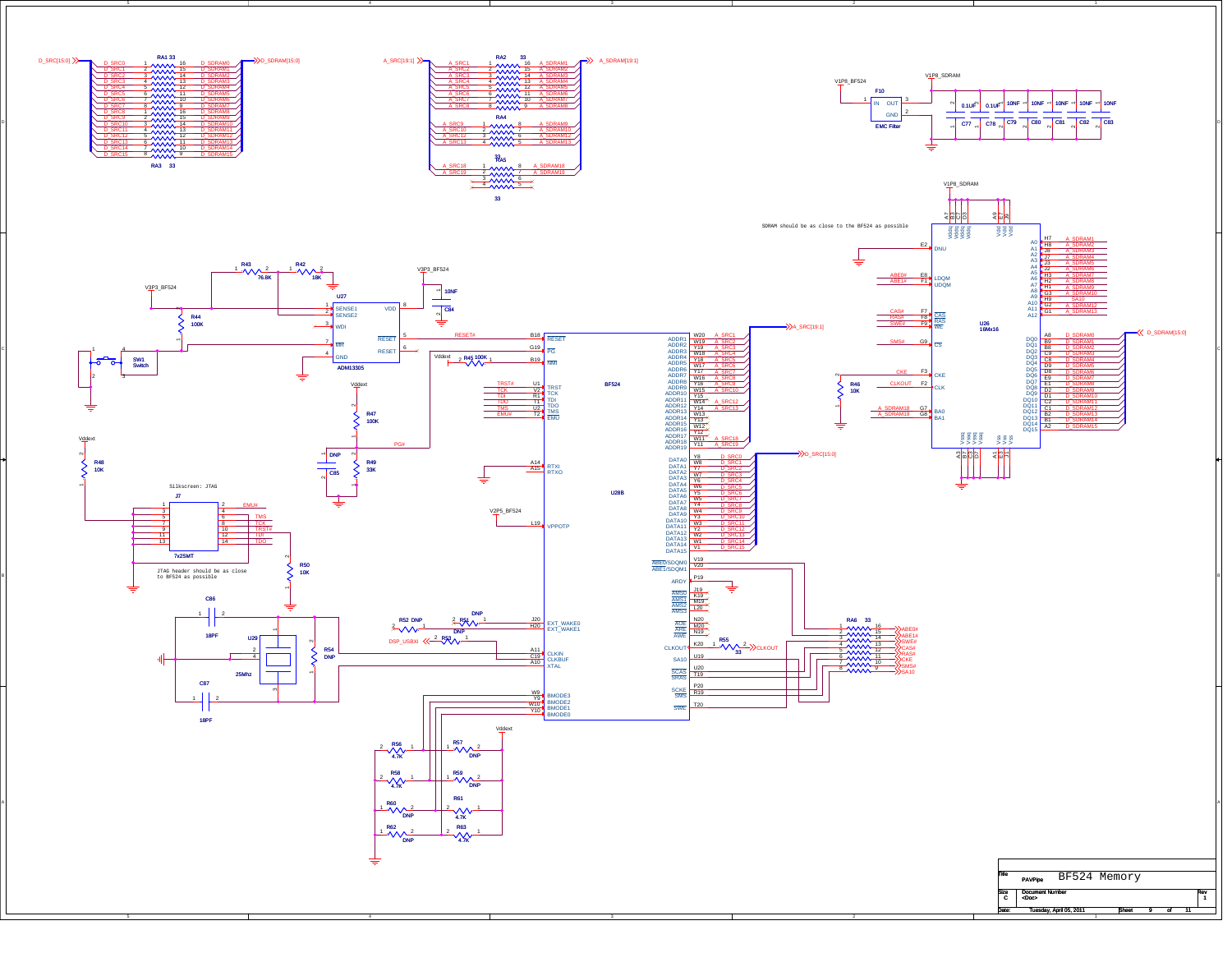